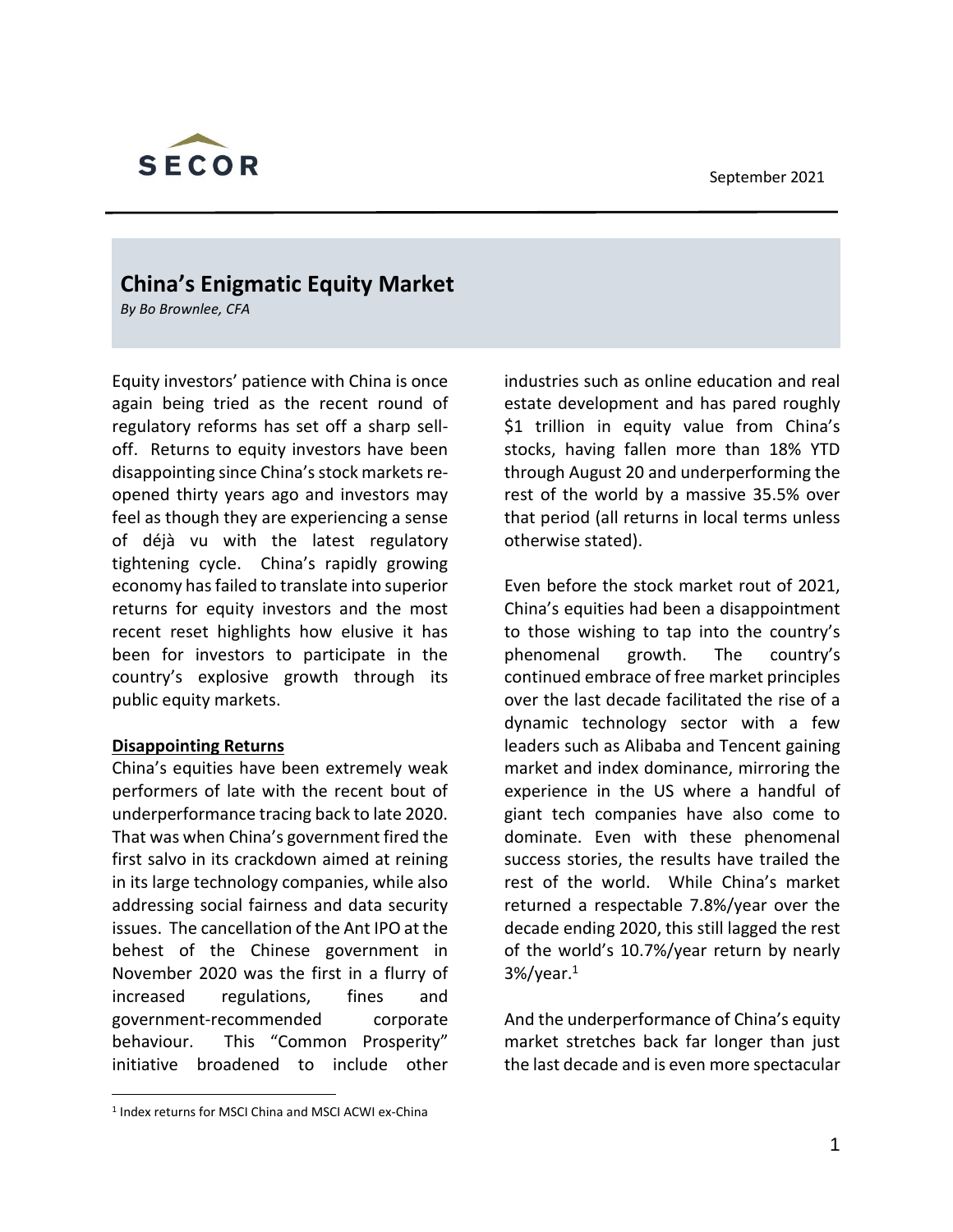over the longer haul. For the period in which there are reliable return data (1993), the MSCI China index has underperformed the MSCI All Country World index by 6.6%/year (returns in USD), returning just 2.2%/year. China's 2.2%/year return compares to 8.8%/year for the global index. Perhaps most frustrating, China's GDP grew at a rate of approximately 13.3%/year over this period.

Even before the recent regulatory crackdown when investor interests were more closely aligned with those of the Chinese government, equity investors were left feeling unsatisfied. If these investors were unable to fully share in the rapid growth of the Chinese economy while capital markets were embraced, that task has become even more difficult with the elevation of national interests over those of shareholders.

#### **Cheaper, But Good Value?**

China's disappointing market performance inevitably draws the attention of bargain hunters. Although its stocks are significantly cheaper today than they were in November 2020 when the Ant IPO was shelved, it is by no means clear that they represent compelling value. China's stocks sell at a discount to the rest of the world today, but they have typically sold at a discount, in no small part due to the risk of government interference we are witnessing today. The recent pullback in China's equities has only brought their relative valuation back to the average level of the last decade (Figure 1) despite the prospect of further tightening of the regulatory screws.

Furthermore, the discount among China's largest companies (and most vulnerable from a regulatory standpoint) relative to





those in the US tells a similar story. Figure 2 above compares the relative Forward Price/Earnings ratio for China's Growth index versus its US counterpart. These Growth indices are more concentrated than each country's broad index with even heavier index weightings to their respective tech giants. The result is much the same however, as the recent drop in China's stocks has only drawn the relative valuation of its fastest growing companies back to near par with those of the US after commanding a large premium just prior to the recent drawdown.

It is worth noting that these valuations are based on analysts' expected earnings which may not yet fully account for the negative impact on earnings from the recent changes in the operating environment, especially for China's largest and fastest growing technology companies at the centre of the crackdown.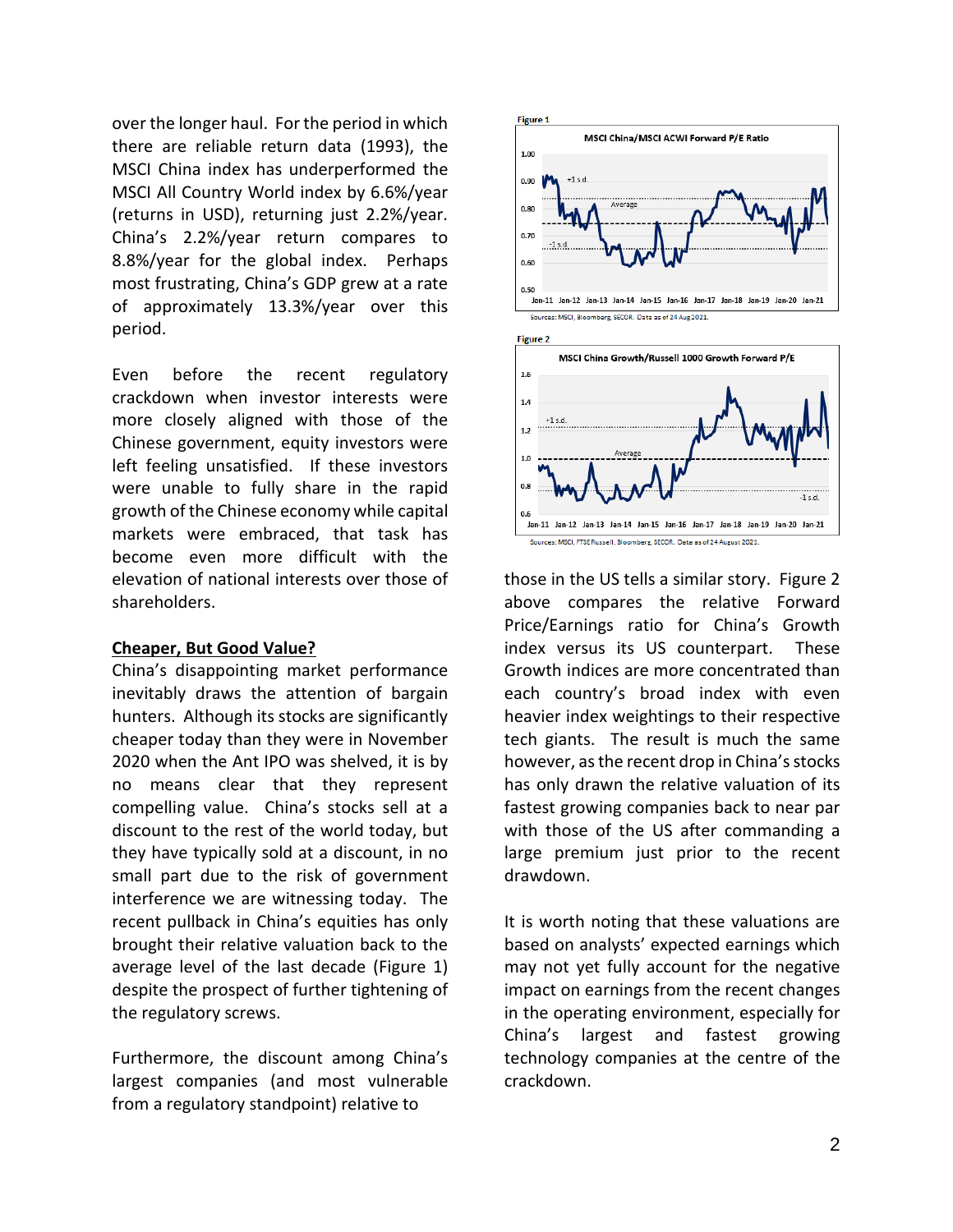#### **Other Regulatory Tightening Cycles**

Public companies in China have found themselves in the regulatory crosshairs on prior occasions, including a pair of notable instances when its market leaders were targeted. The first such instance targeted Telecommunications companies in 2001. Telecom stocks represented approximately 60% of the MSCI China index weight in the early 2000s, even more than the approximately 50% peak weight today's Internet sector enjoyed before the most recent clampdown. The second instance, which began in 2011, placed Banks in the regulatory sights. Financial stocks had by then taken up the mantle of index leadership, accounting for roughly 40% off the MSCI China index with four banks ranking among the six largest companies at the time.

The common thread in these instances is that as sectors grew into their dominant position the central government required them to assume greater social responsibility, altering their mission from maximizing shareholder value to serving the real economy.<sup>2</sup> For instance, China's telecoms were saddled with building one of the world's most extensive mobile networks, while also cutting fees. Today, these companies have one of the lowest average revenue per user versus global peers along with onerous levels of capital expenditures. Banks were required to make unsound loans to zombie companies that served perceived national interest, resulting in high credit costs and reserve allowances relative to global standards. These once-dominant telecom and financial companies predictably suffered lower margins, decelerating earnings growth, valuation multiple contraction and disappointing returns.

This history of requiring its most successful companies to serve both shareholders and the national interest should not be an insurmountable barrier to attracting capital going forward. China's massive economy, population and rapid economic growth will continue to provide a strong attraction for capital, despite the hurdles. China has the second largest economy in the world with a GDP of \$14.7 trillion, nearly 3 times the size of third place Japan. And although growth over the next several years is expected to moderate to around 5%, such growth is still the envy of the developed world, putting China on a path to surpass the US around 2030. It is populated by 1.4 billion people with rapidly growing disposable incomes. Like in the aftermath of past episodes of regulatory tightening, capital will likely continue to flow to China when this wave has crested because of its unique growth opportunity.

# **Fuzzy Relationship between GDP Growth & Equity Returns**

So why has China's strong economic growth failed to translate into strong equity market returns? The country does not appear unique in this circumstance. In fact, the intuitive notion that high GDP growth should lead to superior equity returns has been the subject of a body of research that has found a weak or non-existent leak between the two, while others have shown an even more counterintuitive result where countries that have experienced high economic growth

<sup>2</sup> BofA Global Research, Equity Strategy – China: With Great Power Comes Great Responsibility, 5 August 2021.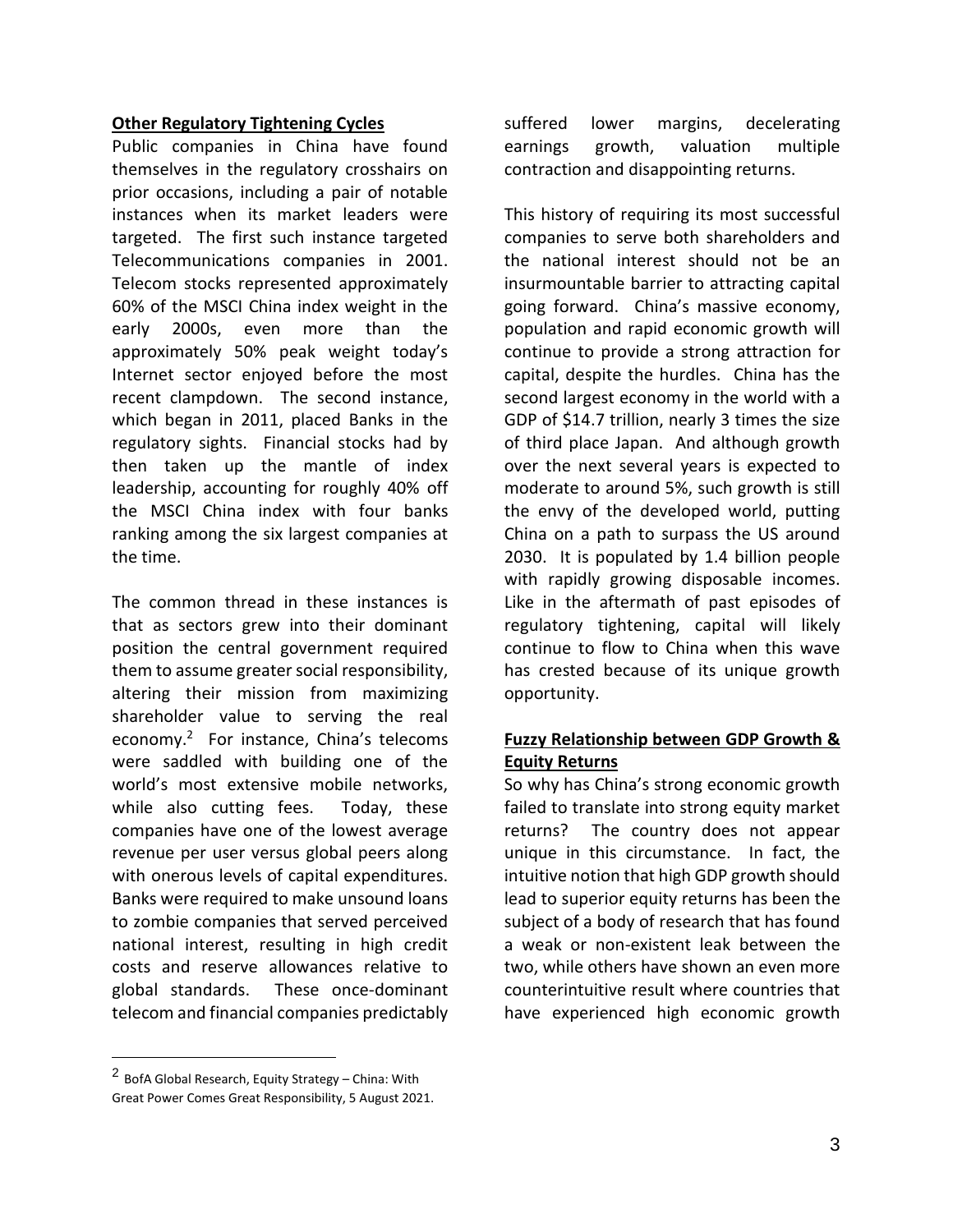have tended to deliver relatively weak equity returns.<sup>3</sup>

There have of course been exceptions to these findings, maybe most notably the case of the US which has provided superior returns along with strong economic growth relative to other developed nations over the trailing decade. But the higher growth emerging market countries, even omitting China, have delivered inferior equity returns with the MSCI Emerging Market ex China index returning 9.3% over the decade ending 20 August 2021 versus 14.5% for the slower growing developed markets captured by the MSCI World index.

Probably the best explanation for the weak link between the economic growth and stock market returns is attributable to differences between the growth of aggregate earnings at the country level that figures in GDP growth and the growth in earnings available to public equity investors that drives equity returns. In countries such as China with a large public sector, stock market industry and sector composition can diverge significantly from the economy at large. While China has opened up to the outside world since the 1990s when it re-opened its stock exchanges, it still remains a relatively closed society in comparison to most of the world and as recent actions have reminded us, protective of key assets that it is reluctant to share with the rest of the world. Additionally, equity returns are influenced by other factors such as interest rates and the multiple that investors assign to the

portion of earnings available to them, further muddying the link.

Another related explanation is that globalization has further clouded the link between earnings growth for the economy versus the stock market with many multinationals now earning a large share of their total profits outside of the country in which they are domiciled. As a result, parts of the production process for multinationals may not be included in a country's GDP. This potential decoupling probably does not help explain the poor performance of China's stocks relative to its GDP though, particularly as China's stock market has tended to be dominated by companies that have been primarily domestic-focused – first Telecoms, then Financials and most recently Internetrelated.

Yet another potential explanation is that investors impound the superior growth outlook for the economy into the prices of the country's stocks.<sup>4</sup> This argument is similar to that explaining the superior longterm performance of low-expectation value stocks versus their high-expectation counterpart growth stocks. A notable historical example of this is the case of the fast-growing Japanese economy of forty years ago and its subsequent stock market torpor over the following couple of decades where equity returns badly trailed the rate of growth in the economy. China's explosive economic growth has certainly been no secret and it is possible that high economic growth expectations there have similarly

<sup>3</sup>Elroy Dimson, Paul Marsh and Mike Staunton, Triumph of the Optimists: 101 Years of Global Investment Returns, 2002, Princeton University Press, Princeton.; Bradford Cornell, Economic Growth and Equity Investing, Financial Analysts Journal, Volume 66, 2010; Jay Ritter, Is Economic Growth Good for Investors, Journal of Applied Corporate

Finance, Summer 2012; MSCI Barra, Is There a Link Between GDP Growth and Equity Returns, May 2010.

<sup>4</sup> Jeremy Seigel, Stocks for the Long Run, 1998, Second Edition, McGraw Hill.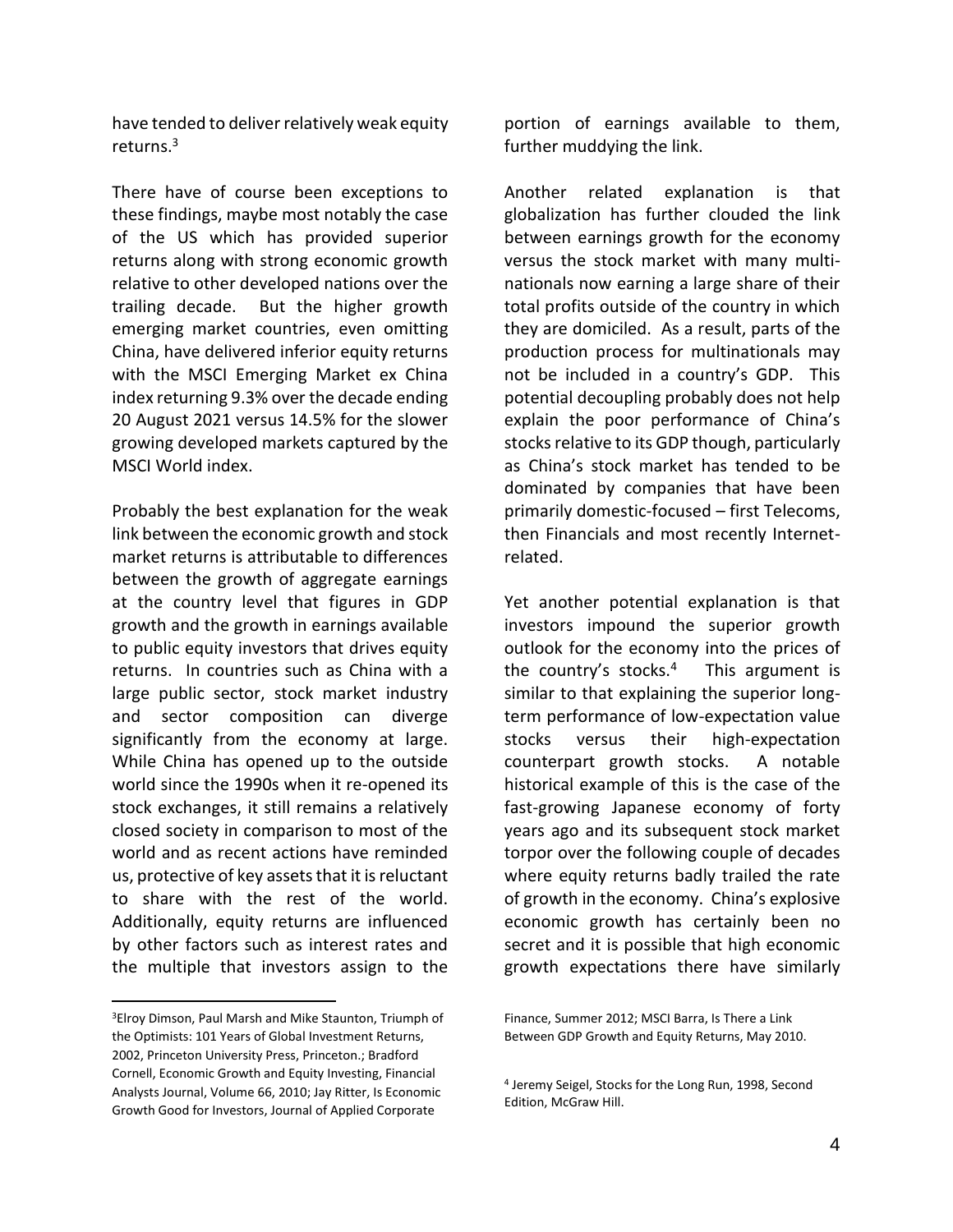fuelled overly optimistic valuations by its public equity investors. It is worth noting that China has a very large and very active retail investor base not renowned for its long investment horizon. The high expectations of this impatient investor group have likely contributed to the frustrations in converting China's strong economic growth into equally strong equity returns.

# **Many Flavours of Capitalism**

The Chinese form of capitalism stands in contrast to that in the US where the mission of the corporation is to maximize value for its owners (although this has increasingly been questioned of late). A closer comparison is probably the model employed in much of Europe where corporations are more likely to serve not only shareholders, but also a range of stakeholders, and attempt a delicate balance of the two. While recent equity returns and levels of profitability of the European model have lagged those of the US, notable examples such as Germany, with a long-term track record more comparable to the US in these regards, support the notion that satisfying outcomes can be attained for all constituencies.

The pressure to serve society is even more explicit with China's state-sponsored capitalism and combining capitalism with an authoritarian regime is certainly concerning to Western eyes that witnessed failures of command economies in the Soviet Union and Cuba. Perhaps the closest analogue of blending capitalistic and social goals is Singapore, albeit in a democratic state. But even here the returns have been disappointing with MSCI Singapore returning 4.4%/year since 1994, despite GDP growth of 5.8%/year over that period. Its return also trails the return of the global ACWI index by 3.3%/year (returns USD) over that period. Striking the balance between serving shareholders and society is also likely an easier task in a city-state of 6 million people rather than an emerging superpower with a 1.4 billion people, making even this analogy a weak one at best and further highlights how unique a case China represents.

Of course, the less restrained model of capitalism in the US has come with its own undesirable side effects, most notably social fairness issues, many of which are now boiling over and forcing much delayed reckonings. Additionally, a more hawkish Biden administration has signalled its intent to curtail the market power of the US tech giants which has the potential to derail their exceptional stock market performance and by extension the entire US equity market given their dominant positions. The twoparty system of the US will likely blunt any potential regulatory impacts in comparison to the situation in China where the goals of the Communist Party can be implemented with little resistance. Whether concrete actions ultimately come to pass, it is hard to ignore that after years of a hands-off approach toward business, the regulatory winds appear to be shifting in the US. Should the US shift to its own version of a more inclusive form of capitalism, this could reduce any relative disadvantage China may face in attracting capital.

# **Opportunities & Challenges**

A potential mitigant in the Chinese government potentially deepening or broadening the recent crackdown is the country's continuing need to attract capital to fuel its economic transformation. Despite huge strides over the past decades, median household income in China is still just \$6,200, which is about average globally but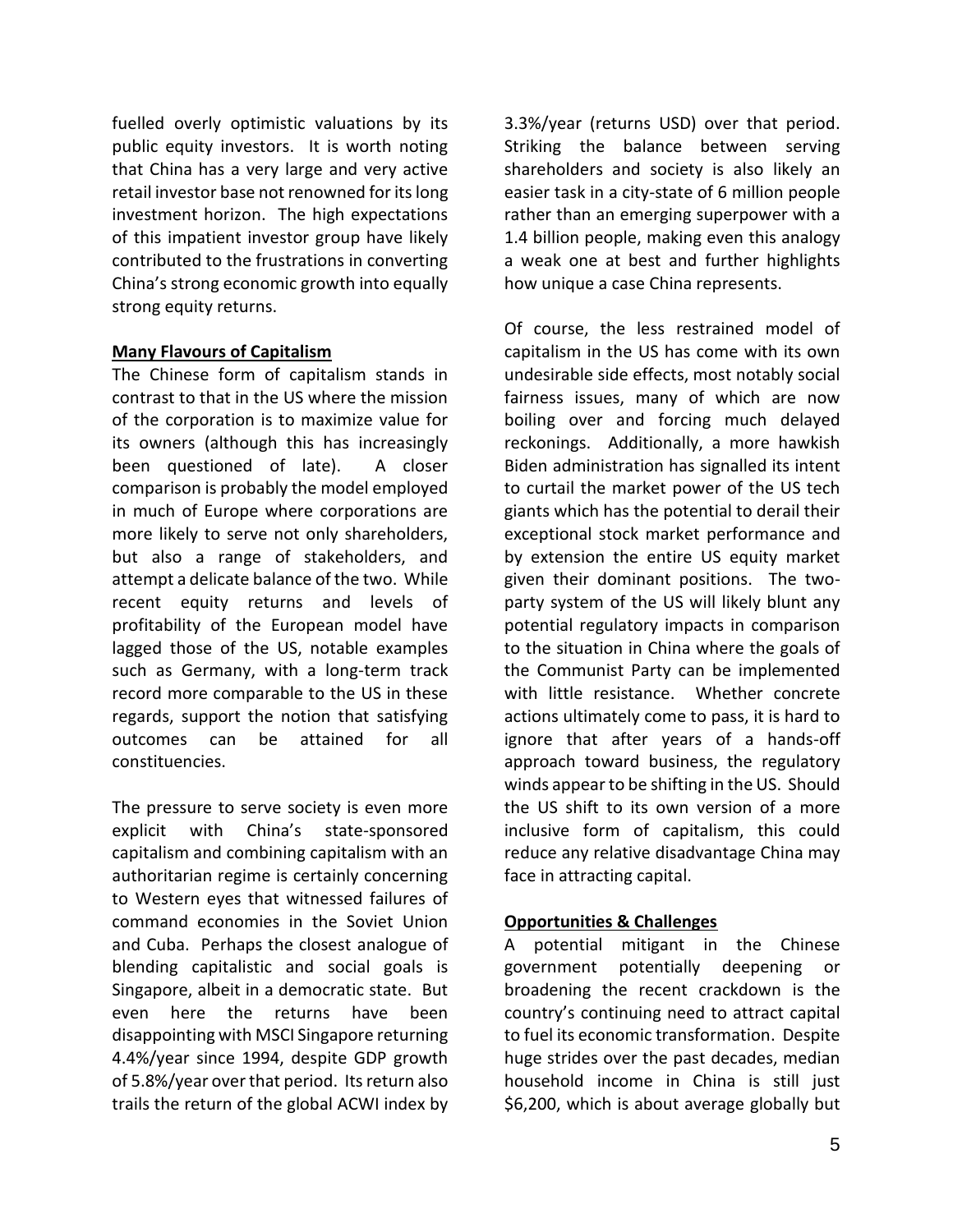well behind the level of countries classified as developed (e.g., US: \$43,600, Japan: \$33,800).<sup>5</sup> Unleashing the capitalistic spirits of its citizens has been a key driver of the progress that has been made in narrowing gap thereby ensuring its survival, although in a form that will continue to look strange to most Westerners.

With much of the low hanging fruit from economic liberalization, industrialization, favourable demographics, and urbanization having been plucked, the pace of growth will continue to decelerate. Although 5% economic growth would be the envy of most of the world, it is a far cry from the doubledigit growth it routinely achieved a decade ago. From its now much larger base, economic growth will inexorably converge with the rest of the world.

Keeping the economic machine humming in coming years will not be without its challenges. As a result of decades of stateenforced fertility limits, China's population growth has moderated and will soon begin to shrink. A shrinking working age population and a surge in the elderly in coming years will divert resources that could otherwise be aimed at productive investment. Its rapidly growing defence budget will also remain hungry for resources and its extended residential real estate market has potential to become a major headache due to its outsized contribution to economic activity.

As economic gains moderate, improvements in productivity will be needed to reach its 5% growth target. This will require continued innovation in information technology, but the recent crackdown that has made life less rewarding for its richest citizens could send a chill through the next generation of innovators who may not be as motivated by the prospect of sharing much of the benefit of their creations with the state.

In its quest for technological supremacy, China's government has signalled its intention to focus on the "harder" areas of technology, such as artificial intelligence, robotics, data security, and biotech, and less on the "softer" areas such as social networking and gaming that they view as societal ills. In ignoring these areas, they run the risk of foregoing potential advances that may be transferrable to the very fields they wish to emphasize.

The continued need for capital and the sharp sell-off in its equity markets have triggered some recent damage control on the part of the central government in an effort to reassure investors. Government officials have recently made statements such as China aims to "strike a balance between… social fairness and competition and promote healthy development of the capital market" and the "Common Prosperity initiative does not mean absolutely equal."<sup>6</sup> Recognizing that they cannot completely alienate potential providers of capital, government actions that demonstrate these words will

<sup>5</sup> Jeremy Seigel, Stocks for the Long Run, 1998, Second Edition, McGraw Hill.

<sup>6</sup> China Vice-Premier Liu-He at SME Forum, 27 July 2021 and Government of Zhejiang Province spokesperson.

Sourced from Morgan Stanley Research, China's Regulatory Reset, 1 August 2021.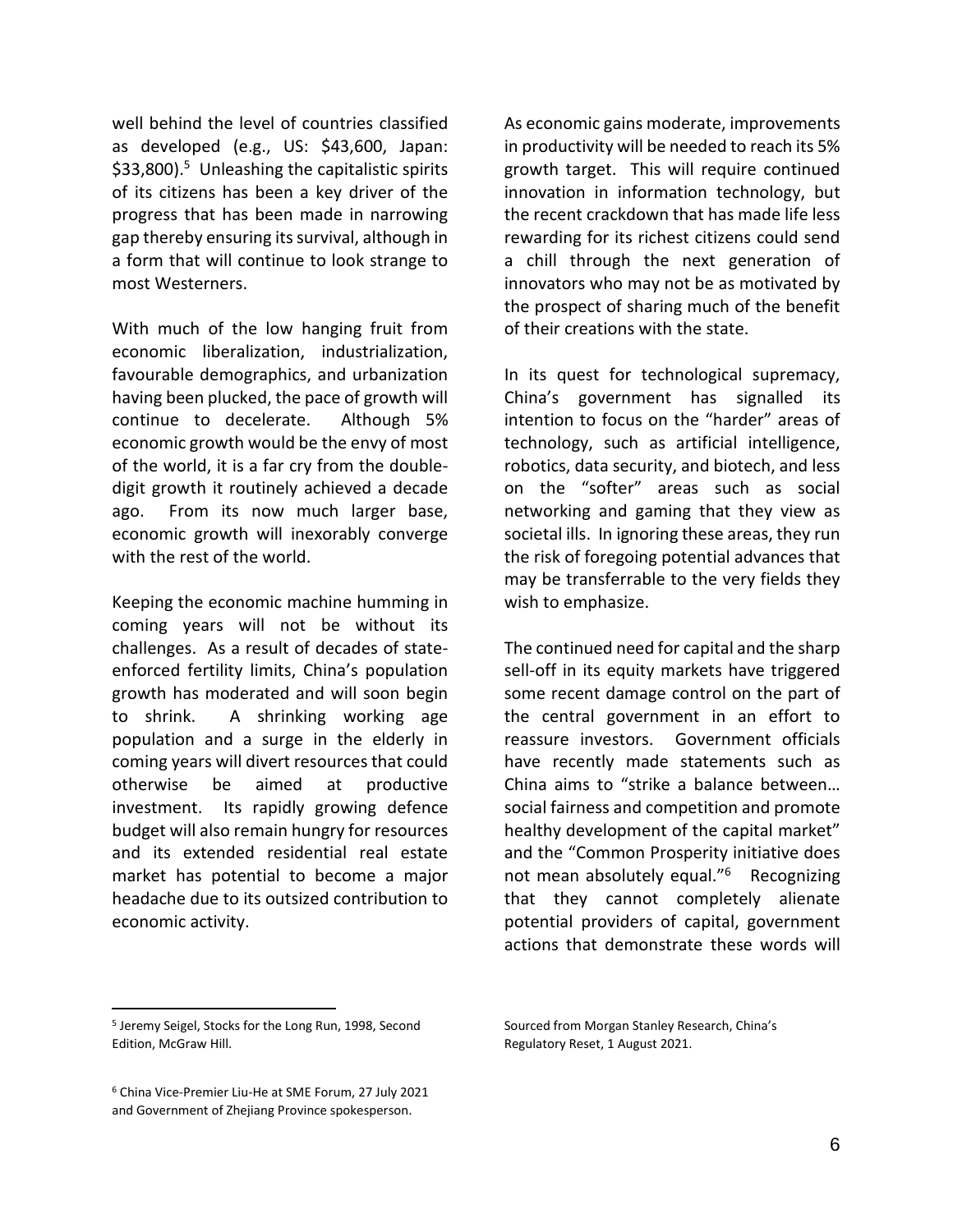go a long way toward reassuring sceptical investors.

# **Conclusion**

China's massive market and remarkable growth story has attracted investors since its stock markets re-opened in 1990, but equity investors have been disappointed by low returns that have failed to match the rapid growth of the underlying economy. The recent crackdown by China's government has surprised equity investors, evidenced by the recent sharp drop in the nation's stocks. Given the history of China's public equity markets, maybe it should not have been so surprising.

The market opportunity remains far too large to ignore and the opportunity set for active equity management should be sizeable as well for the discriminating investor who can successfully evaluate the outsized risks that accompany the outsized opportunity. The economic growth story, if not as compelling as when China re-opened its doors to investors, remains attractive relative to the rest of the world. If the relatively short history of China's stock markets serves as a guide, this robust economic backdrop coupled with embrace of capitalism by the Chinese people should continue to provide a fertile environment for investors to identify the individual companies that are likely to emerge with the potential to deliver superior performance for shareholders.

However, a history that is also filled with instances of shareholders' interests being subordinated to social goals in a one-party authoritarian state calls for caution going forward. The optimistic case hinges on the country's ongoing need to attract capital prompting authorities to balance their social objectives with the need to provide sufficient rewards for shareholders. The country's track record, however, shows little evidence of striking this difficult balance nor do recent events invite optimism. The potent combination of a fast-growing economy and the prospect of tapping into that growth through its most dynamic public companies will no doubt continue its irresistible pull to equity investors. Will they be able to adequately temper their enthusiasm? And will they be allowed to fully enjoy the benefits typically afforded shareholders around the world? I wouldn't bet on it.

# **About the author**



#### **Bo Brownlee, CFA**

Bo is a global equity strategist at SECOR, responsible for public equity, private equity, and equityrelated alternative beta manager research at SECOR.